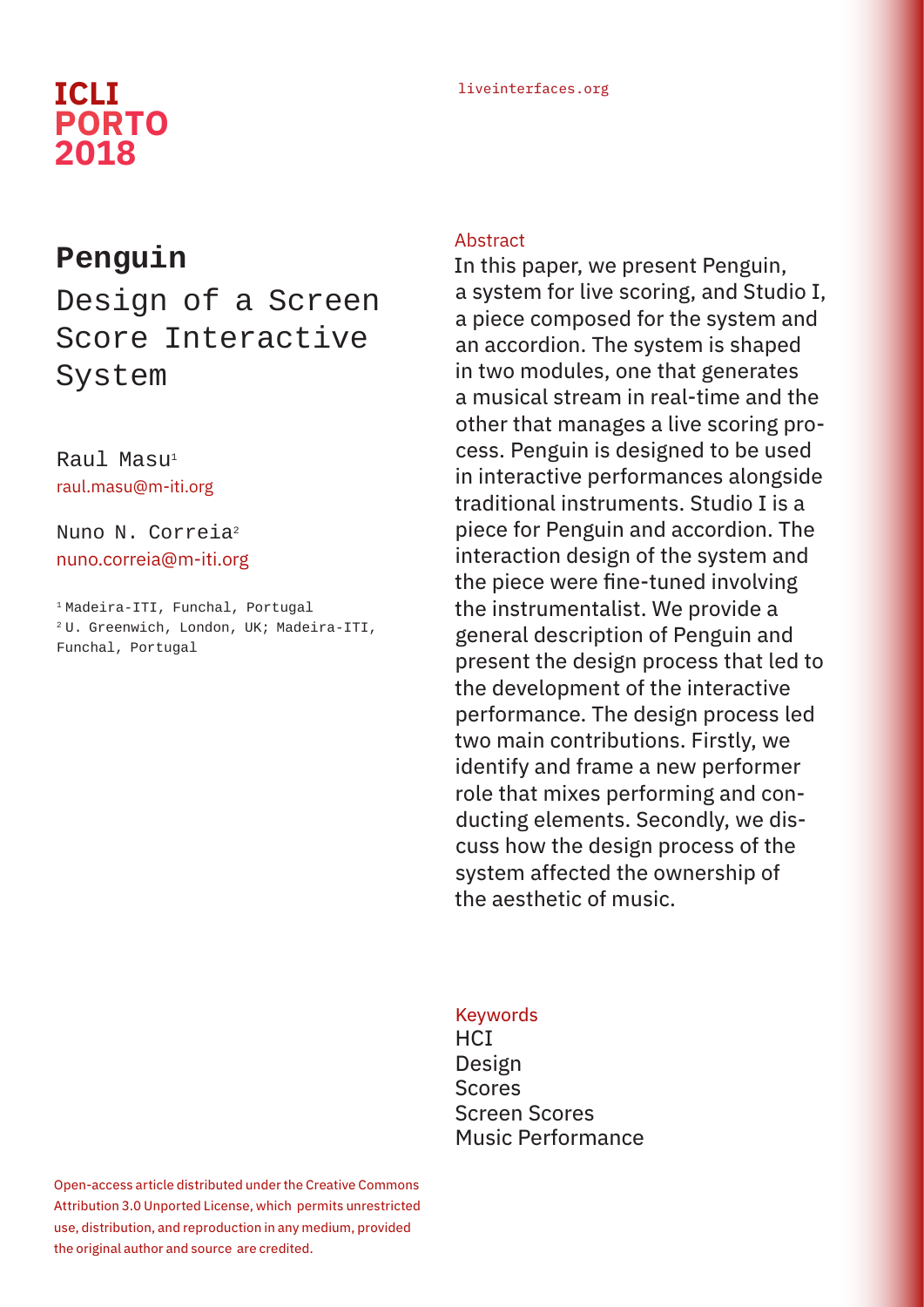#### **Introduction**

The emergence of Digital Musical Instruments (DMIs) and interactive musical systems in general, has blurred the distinctions between composers, designers and performers. Developing the instrument has become part of compositional processes. Schnell and Battier proposed the concept of composed instrument to describe those musical tools that incorporate the musical aesthetics in the technology itself (2002). These authors presented a number of interactive metaphors for composed instruments: playing, conducting, and playing together.

Screen score systems (Hope and Vickery 2011) can be considered as a particular typology of composed instruments, where an instrumentalist engages with the screen of a digital system by reading it. In this case, the composer and the performer are different actors. The instrumentalist is the actual end-user, involved in the interaction with the system. Still, the composer/ developer uses the technology to express his/ her compositions. Screen score systems have been used for musical pieces that provide the performer with some degree of freedom to improvise on the plotted score. Nevertheless, the authorship of the composer over the piece remains clear, since the composer encodes the aesthetic of the piece in the technology. Additionally, in western music tradition scores are responsible for determining the authorship of composers (Van Orden 2013).

In this paper, we present Penguin, a screen score composed instrument, and the piece Studio I for Penguin and accordion. The composer of the piece is also the first author of this paper. The final interaction design of the system and the piece were developed with the involvement of the end-user (the accordionist). This process consisted of a recursive iteration of rehearsal and evaluation, with consequent modification of the system and of the piece. We describe the interactive and musical modifications that occurred in the process, and how these modifications re-framed the role of the

performer due to the combination of performing and conducting elements. We also discuss how the process affected the aesthetic of the composition embedded in the instrument.

#### **1.Related Work**

Score, DMIs, and Screen

Scores are one of the fundamental elements in western musical practice, particularly in the classical tradition. Important relations between score and computer music were investigated with score-following algorithms (Orio, Lemouton, and Schwarz 2003). These tools aim at facilitating performances with classical instruments and electronics, synchronizing the timing of the electronic component with the instrumentalist. These tools are generally successful in the improvement of the expressiveness of the performances, but did not introduce any fundamental change to the relation between instrumentalist and traditional paper scores.

A novel conceptualization of scores is presented by Magnusson in the context of live coding (2011). He describes live coding as a new evolutionary and interactive branch of musical scores: the code is musical notation that is interpreted by a machine. More related to our study is the literature concerning screen score systems designed to be read by traditional instrumentalists. For instance, Kim-Boyle presents systems designed to control open-forms (flexible musical pieces) by the usage of the real-time generation of score (2006). The author describes how he adopted real-time generated score within the context of his composing practice for classical instruments. Relevant is also the Bach library for the visual programming environment for audio Max/MSP, designed for real-time computer-aided composition, generating scores according to algorithmically defined musical structures (Agostini and Ghisi 2013). A wide reflection about screen scores was provided by Hope and Vickery (2011), who classified four main screen scores categories: scrolling scores, permutative scores, transformative scores and generative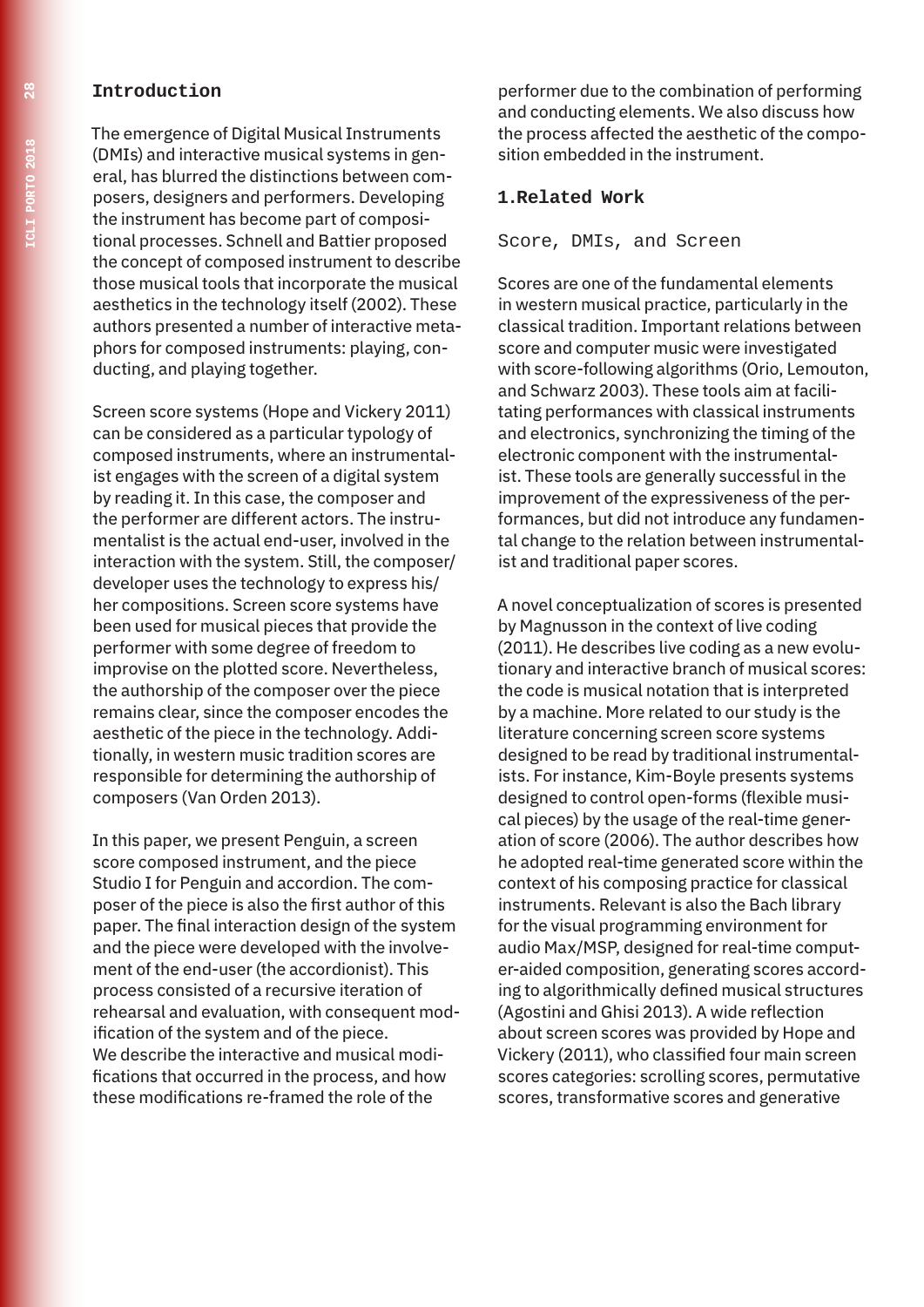scores. According to this taxonomy, Penguin is a generative and transformative score system.

Involvement of End-Users in the Development of Music Technology

User-Centered Design (UCD) is "a term to describe design processes in which end-users influence how a design takes shape" (Abras, Maloney-Krichmar, and Preece 2004). In the context of music and HCI, UCD approaches have revealed to be successful in designing tools where the compositional element is not prominent. For instance, Wilkie et al. explored the usage of conceptual metaphors to involve non-musicians in participatory processes (2013). UCD has also been successfully applied to the design and development of music pedagogical tools (Core et al. 2017) or to explore audio-visual systems (Correia and Tanaka 2014). These related studies showed the benefits of adopting this approach to increase the user experience. However, applying UCD to composed instruments is a complex task, as the development of such systems is part of a compositional process. Indeed, with a participatory approach, the technology may no longer be designed and developed only according to the aesthetic needs of the composer. Our involvement of the end-user in the design of Penguin and the Studio I piece were informed by UCD.

## **2.Penguin**

Penguin is a digital music system composed of two main modules: a module that manages a score in real-time – the Screen Score Module; and a module that generates a stream of synthesized audio – the Audio Module. The system is designed to be used in mixed performances with one instrument engaging in a musical dialogue with it. The system is implemented in SuperCollider, a platform for audio synthesis and algorithmic composition, and relies on Lily-Pond, a music engraving and file formatting program, for the generation of the score.

Penguin organizes the overall musical structure as a succession of "sections". Each section is characterized by a specific chord/ harmony and a set of possible rhythms. The sequence of the harmonies, the typology of rhythms, and the length of each section are predefined and stored in the system before the performance. The system generates the actual rhythms in real-time, according to the given descriptions. During the performance, Penguin automatically generates the score and plots it on a screen, while generating the audio stream (figure 1). The system also manages the sequencing of the sections. The instrumentalist is required to improvise on the given harmonies and the given rhythms, engaging in a musical dialogue with Penguin. During the participatory process emerged that the performer needed some control over the system leading the implementation of a controller.



*Figure 1. Overall structure of Penguin*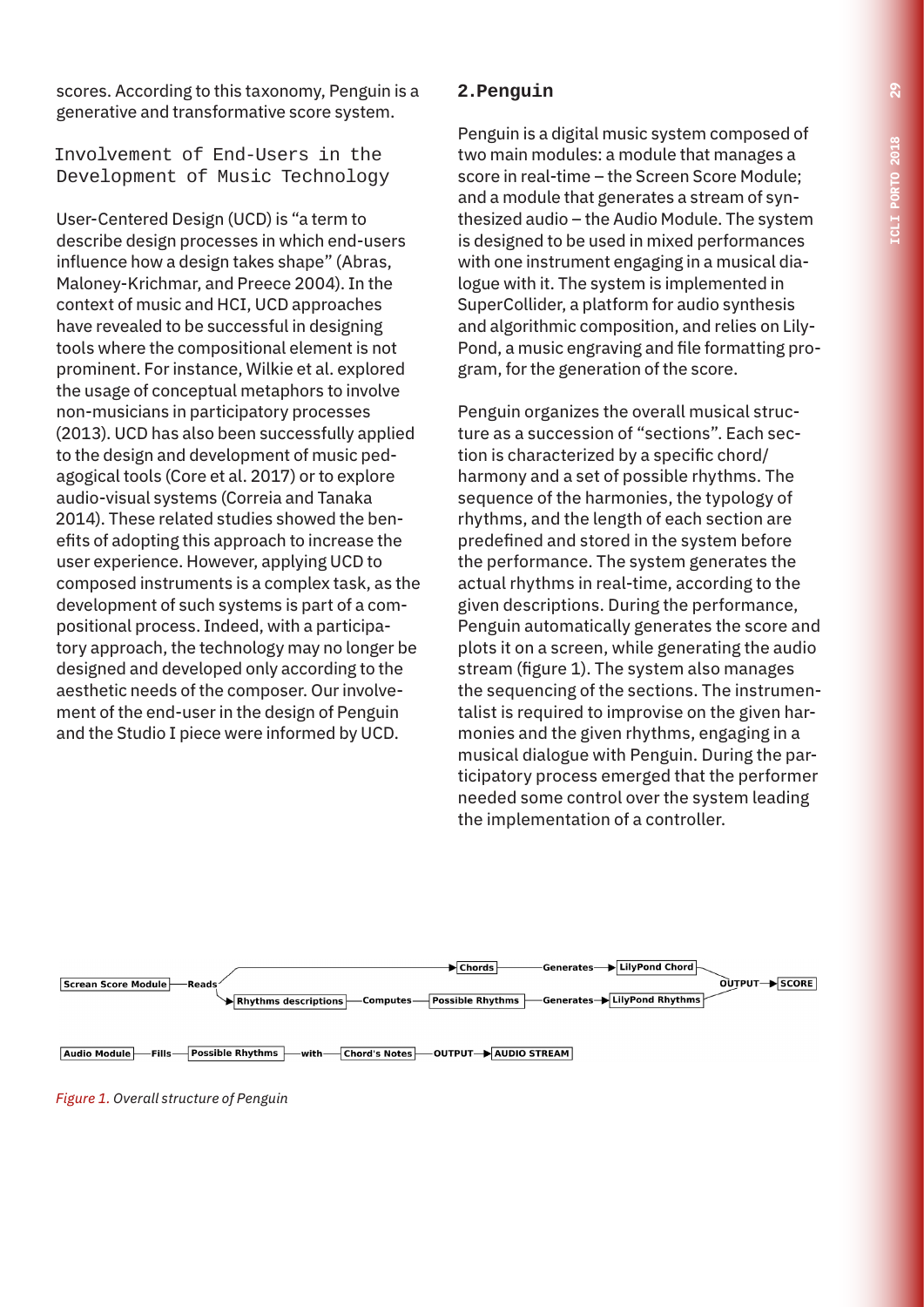#### Screen Score Module

The Screen Score Module uses almost standard musical notation (pentagram and notes), but harmony and rhythm are managed independently and plotted in different areas of the screen. The harmony is notated in the top part of the screen, and the rhythms are notated in the bottom part. Penguin generates the score relying on LilyPond, in three successive steps. In step one, it generates a .ly file that contains both the harmony and the rhythms. In step two, the .ly file is compiled, and in step three the resulting pdf is opened and plotted on the screen. Steps two and three are automatized using the unix-Cmd method provided by SuperCollider, which executes a Unix command using a standard shell. The harmony is notated on a two-pentagram staff. Penguin automatically translates the chords stored as MIDI values into LilyPond notation. The generation of the possible rhythms requires creating the patterns. Each pattern fits in one or two 4/4 bars. The system reads the allowed values (quarters, eighths, triplets etc.) and creates four patterns that randomly combine the different rhythmic figures. In this process, the allowed values can also be slightly modified to complete the 4/4 bar. For example, if the system combines a four-sixteenths pattern with 2 quarter notes, the 2-quarter is transformed into a 3-quarter note. Figure 2 shows a sample of the score.



*Figure 2. Sample of the generated score, with harmony in the upper part, and rhythms in the lower*

#### Audio Module

The sound module generates a polyphonic stream of four lines combining the harmony with the patterns. For each line it recursively selects one of the possible patterns and fills the notes based on the chord. The system reiterates this operation up to the end of the section, then applies the same principle to the material of the new section.

#### Interaction Between Penguin and the Performer

The system is designed to be used alongside a classical instrument. The instrumentalist is the actual end-user involved in the musical performance. He/she has the freedom to interpret the notated harmony and patterns by improvising on this given material. The role of the instrumentalist in the musical performance was not completely defined before the final process. Consequently, the interaction between the system and the performer was undefined. As we detail in the next section, the role of the instrumentalist changed. Initially the instrumentalist was a soloist, who interacted with the technology only musically by reading the score in the screen. It emerged that the instrumentalist needed actual control over the system. Therefore, the performer was provided with a tool to manipulate the volume of Penguin.

#### **3.Design with the Instrumentalist: Methods, and Results**

The creation of the piece Studio I for accordion and Penguin relied on a recursive process with the end-user (the accordionist), having as an objective a public performance. In this process, the relation between the performer and the system was re-framed, and the system was fine-tuned according to the needs of the performer – leading to the change of the overall interactive musical metaphor. This process was structured in several steps, using observation and interviews: 1) rehearsal with the first prototype of Penguin, where observation was con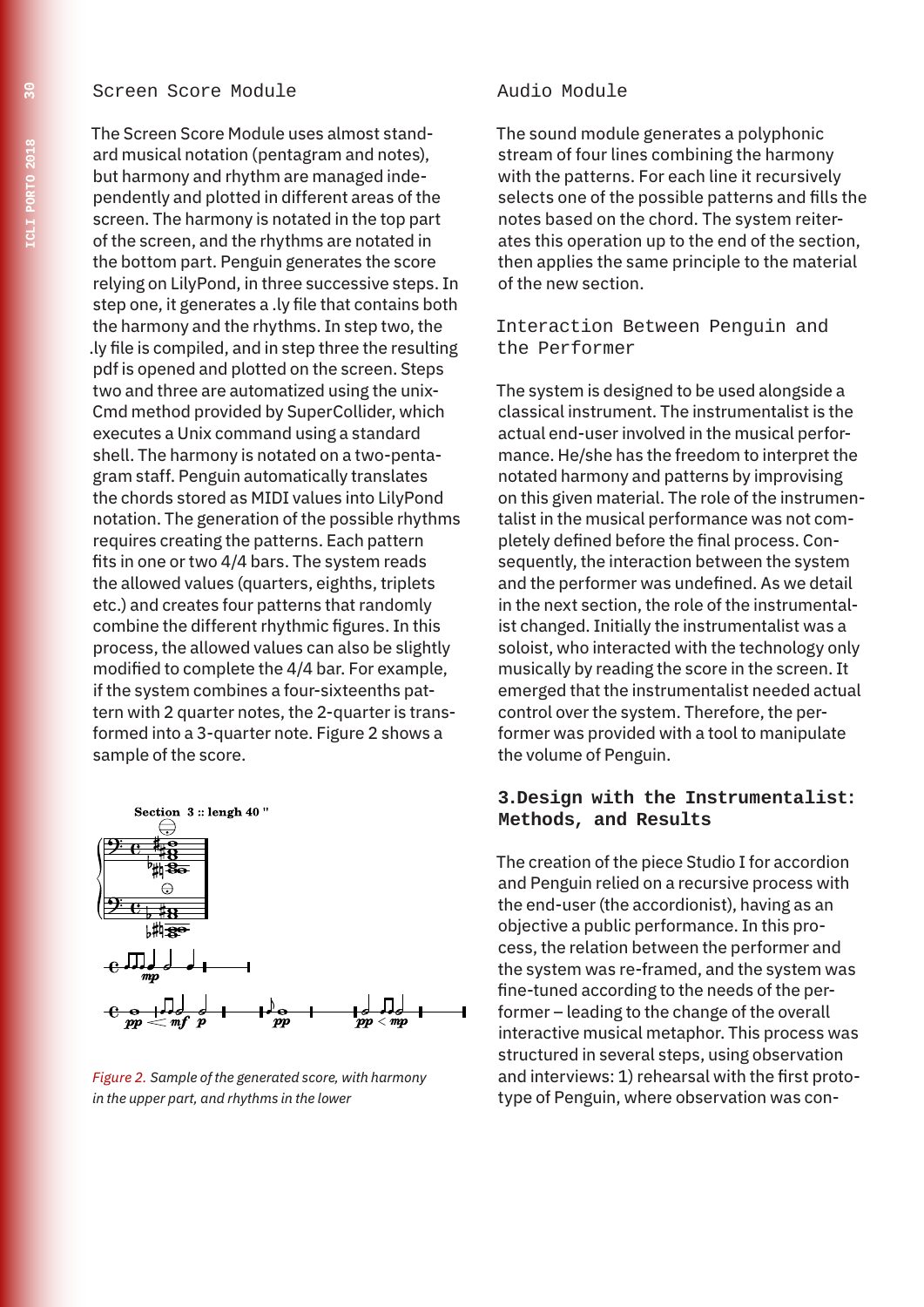ducted, followed by unstructured interview with the performer; 2) prototyping of a study score for personal study; 3) final rehearsal for a public concert, and the concert itself, each followed by an unstructured interview.

## Rehearsal Stage

The objective of the first rehearsal was to test the musical interaction between the performer and Penguin. Initially, the accordionist was informed about the functioning of Penguin and her role. The piece was then rehearsed twice. The session concluded with an unstructured interview regarding strengths and weaknesses of the design of the system.

From the rehearsal observation, it emerged that the more the performer became confident with the harmonies, the more she was able to dialogue efficiently with the musical output of Penguin. This observation was also confirmed in the subsequent interview. In particular, she expressed the need to further study the piece, in order to find the right balance between her spontaneous creativity and the global form of the piece. To achieve this result, she explicitly required to have a printable version of the score with all the chords and some indication about the overall musical form. Overall the performer declared that performing alongside Penguin was stimulating, but also demanding.

## Prototyping of a Study Score

According to the request of the performer, we created a printable study score. This score was composed of 13 pages (one for each section of Studio I) with an introduction that described how the rhythmic density evolves in the sequence of sections and how sections succeeded one another. In each page, the harmony and a sample of the possible rhythms were notated. After some private study, the performer required to have a more compact version of the score, with all the chords on one page, to have a better overview of the overall structure. We generated one

pattern for each section as an example of its rhythmical structure.



*Figure 3. The performer during the final rehearsal* 

## Final Rehearsal and Concert

In the interview following the final rehearsal (figure 3), the accordionist expressed the need for manipulating the volume during the performance. We then set up a physical controller with a knob that allowed her to modify the volume of Penguin. Thanks to this modification, she could perform more expressively and dynamically. With this setting, the performer not only dialogues with the system, but also plays the role of the conductor, controlling the overall dynamic.

In the final interview, following the public performance, the instrumentalist declared that she enjoyed the performance, both from a musical and from an interaction perspective. In spite of that, she expressed a difficulty in considering this a piece for accordion, performable by any musician, and that she felt that the piece was bound to her performance. The accordionist declared that she felt comfortable to perform the piece and that she liked the musical result. However, she did not think that another accordionist could feel the same confidence or achieve the same musical quality.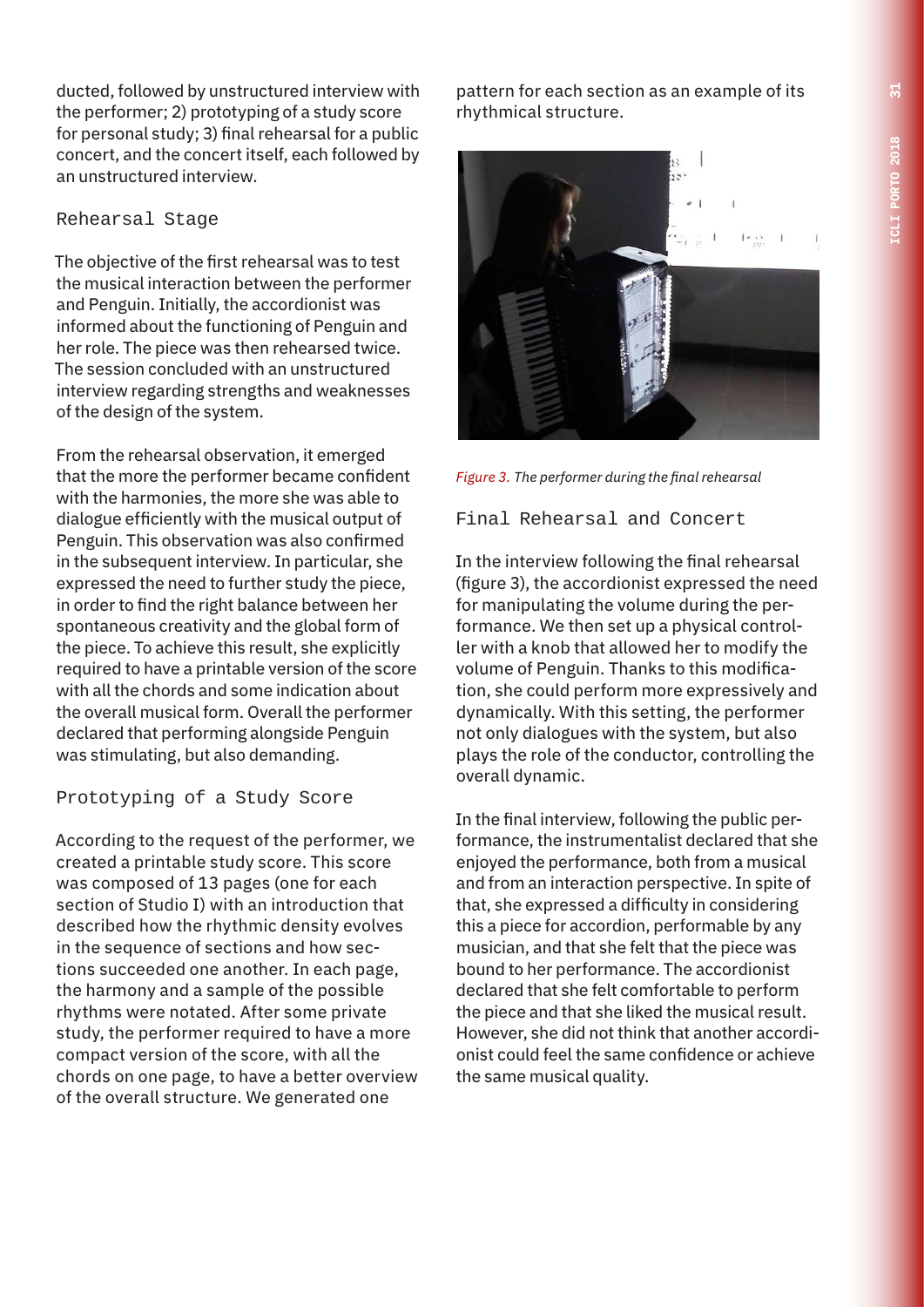#### **4.Discussion**

We believe there are two main contributions from our study. Firstly, we identified and framed a new performing metaphor, that merges playing together and conducting elements. Secondly, we developed some reflections concerning the involvement of end-users/performers in the development of a composed instrument.

#### Performing Metaphor and Role of the Performer

The design process led two main modification to increase the expressiveness of the interaction with Penguin: 1) creation of a printable score for private study, and 2) control of the volume. Despite the fact that these modifications did not change the basic design of the score generation, they changed the overall performing metaphor. The need of a paper score can find a justification in the regular practice of classical musicians. Classical musicians are trained to study repertoire. In this process, musicians learn to articulate the phrasing of specific moments according to the global form of the piece. Given the fact the Studio I was initially proposed as a piece and not as an improvisation, it appears clear the instrumentalist wanted a similar understanding of the entire form of the piece.

Although control of the volume can be seen as a slightly different modification of the system, it changed the overall musical metaphor. As declared by Schnell and Battier (2002), composed instruments can have different interactive metaphors: playing, playing together, or conducting. Providing the instrumentalists with the possibility to manipulate the volume of Penguin shifts from the interactive metaphor of playing together to the metaphor of conducting and playing together at the same time. The accordionist switches from being a soloist to becoming a soloist and a conductor. The overall musical metaphor changed: from the a "Concerto" in the Romantic period, where the soloist is only a soloist and does not conduct the orchestra – playing together metaphor; to the idea of a "Concerto"

in Baroque time, where the soloist is also the maestro concertante (Taruskin 2006). For this role, we propose the name Soloist Concertante.

End-User and the Aesthetic of the Composed Instrument

In the introduction section we exposed how, within the context of DMIs, the compositional processes involves the development of interactive technology and the definition of interactive paradigms (Schnell and Battier 2002). Designing and developing a composed instrument is part of the compositional process. When the composer and the designer are same person, the authorship of the composer over the musical pieces is not affected. With Studio I, despite the fact the composer and the designer were the same actor, the composer is not the sole responsible for the interactive choices. The overall idea of the piece and the interaction, along with the harmonic and rhythmic choices, maintained the original shape, but other elements changed. The design process gradually shifted the musical scenario from the composition of a piece to the creation of a sonic art performance. The authorship is shared between the composer and the performer, and the final performance is bound to the idiosyncrasies of the performer. To redo the performance with a different performer, the same process will be required. Consequently, we argue that Penguin is a co-created composed instrument and that Studio I is a co-designed interactive performance, which relies on those specific actors to be performed.

#### **Conclusion**

The main contribution of this work is the involvement of an end-user in a design process of a screen score system, affecting the aesthetic of a musical piece. We rely on the concept of composed instrument by Schnell and Battier (2002) to describe those musical tools that incorporate aesthetics of the related pieces. During the design process we adapted the interaction design to the emerging requirements. These